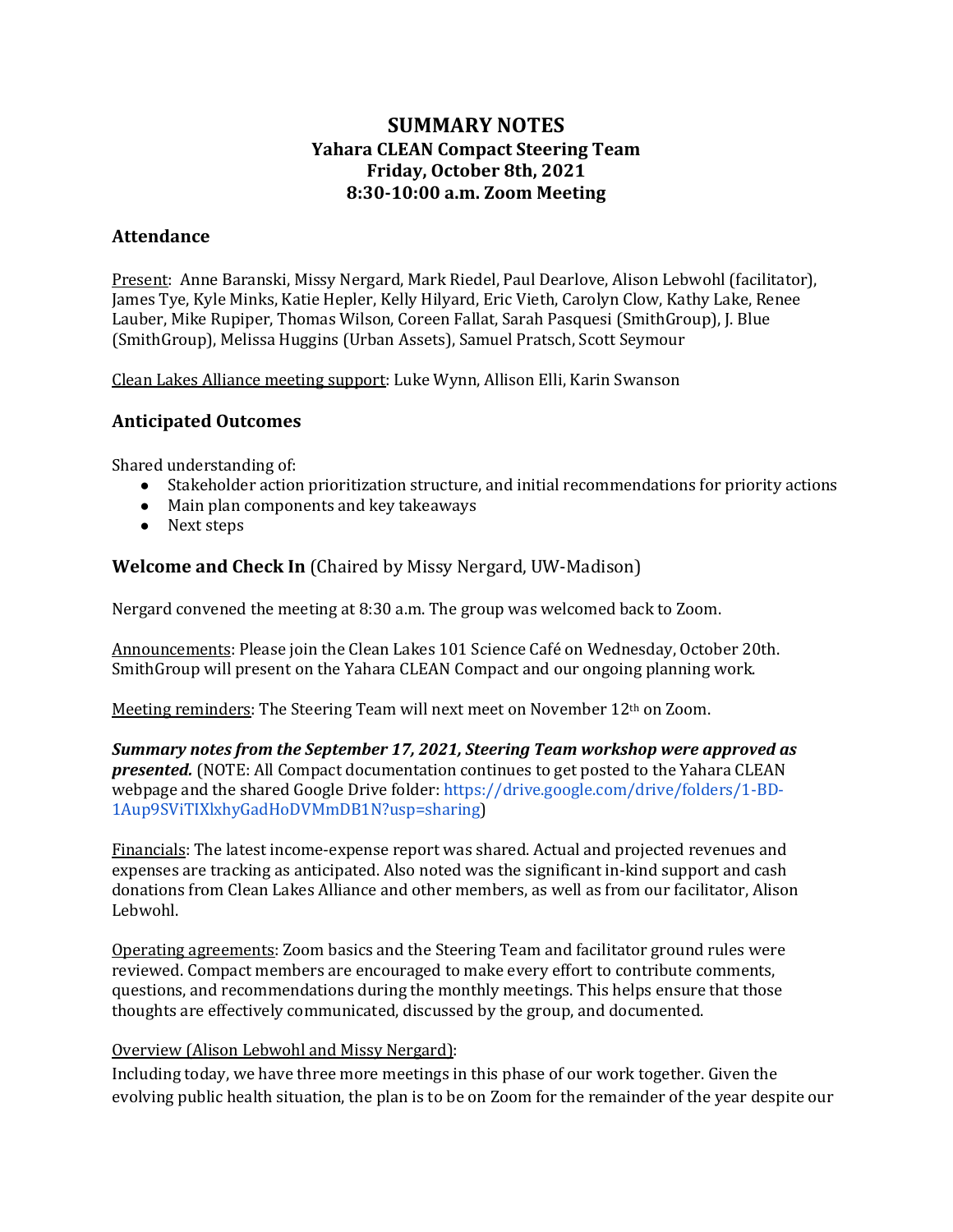original hope to be able to meet in person. Today's agenda includes discussing the draft stakeholder actions and a proposed prioritization method, and to hear what we are learning from our publicengagement work.

The draft prioritization matrix, which is structured around previously identified evaluation criteria, is intended as a tool to provide transparency in discussion and decision-making across organizations. Evaluation-criteria scoring will influence which recommendations our group considers top priorities, and how we discuss those recommendations among ourselves and in the plan. The scoring is not meant to be the final or sole arbiter, and members do not need to agree on weightings for all actions. A straw poll will then be taken to ensure our group feels it is on track to end  $2021$  with a plan that, taken as a whole, is:

- 1. grounded in science and in our shared values;
- 2. reflects the work of this group; and
- 3. offers all of us within the watershed a role to play in cleaning up the lakes

SmithGroup will share a first draft of the full plan by the end of October! At the November  $12<sup>th</sup>$ meeting, we will talk about the draft plan and the draft metrics that will be used to share progress and impact. Another straw poll will then be taken at that time to ensure we are still on track.

Between November and December, Compact members will be bringing the plan back to our organizations to keep them updated. This is the time to share back with the Steering Team information about what would be needed for each of our organizations to get to "I can live with it" (yellow) or even "I love it" (green). That information will be compiled for the December meeting so we know what changes (if any) are needed for all organizations to vote green (I love it) or yellow (I can live with it).

At the December  $10<sup>th</sup>$  meeting, the objective is to finalize the contents of the plan and VOTE on whether the plan fairly represents the work of this group and to recommend approval to the Executive Committee.

Looking to 2022, our goal is to initiate a public rollout of the plan recommendations at Clean Lakes Alliance's May 18<sup>th</sup> Community Breakfast. Compact members will be invited to help think through how to message the plan's major findings and recommendations during the time leading up to the event.

Major question to answer today: What might need to change for our organizations to be able to get behind the prioritized actions?

## **Yahara CLEAN 3.0 Plan Elements (J. Blue, SmithGroup)**

### **Action Prioritizations and Scoring**

SmithGroup has begun prioritizing the actions for the five stakeholder groups that were the focus of Steering Team review and feedback these past months. This work included synthesizing feedback and applying a scoring tool to generate a prioritized list of actions for each stakeholder group using a weighted-criteria methodology. Narratives will eventually accompany the highest-priority actions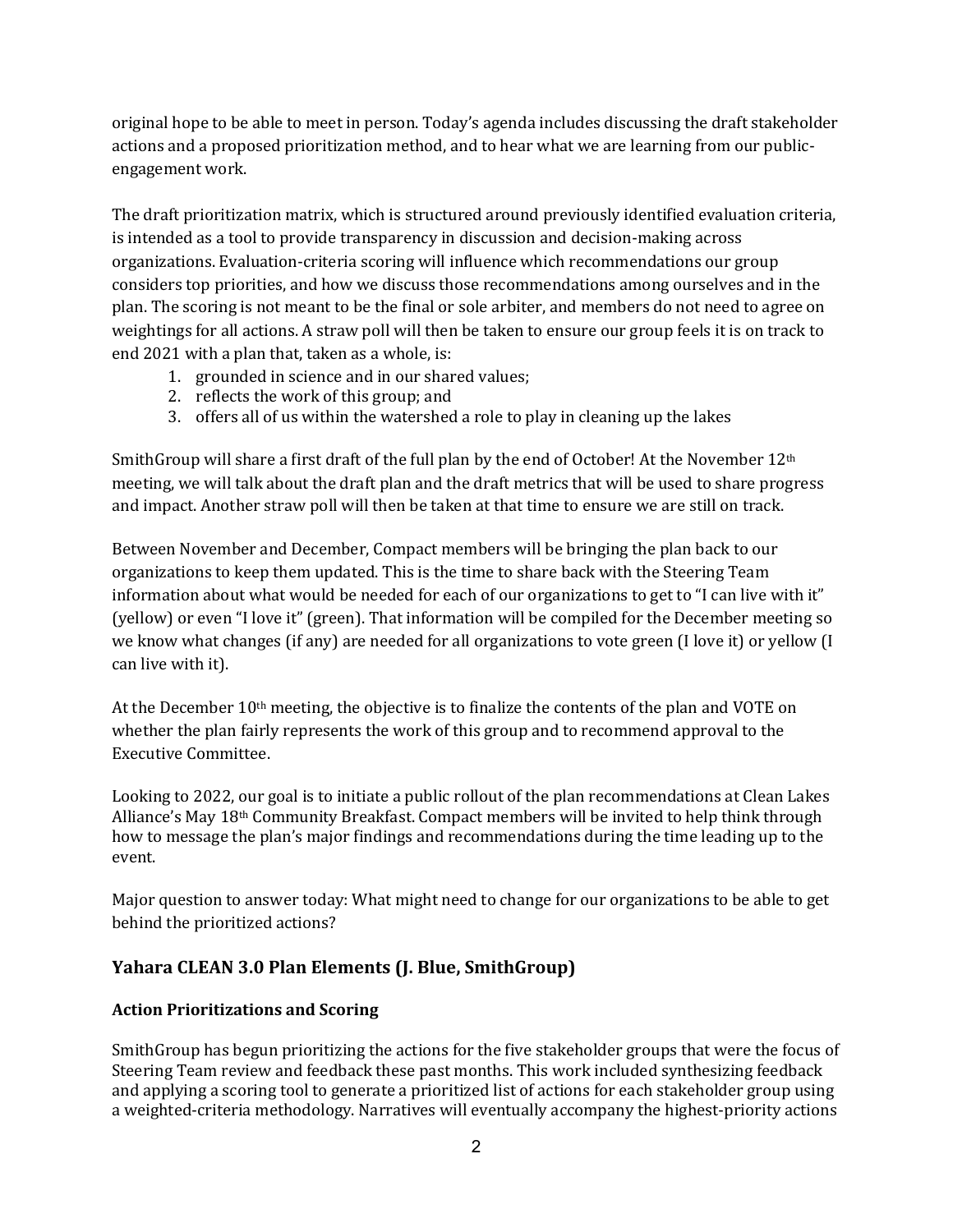in the final CLEAN 3.0 report. The narratives are intended to be an approachable and digestible summary that gives the context behind top-scoring actions.

Five criteria were used to score the actions relative to each other: Impact, Cost Benefit, Achievability, Sustainability, and Engagement/Inclusivity. Each action was given a 1-3 score based on how effectively it meets the criteria. The score for each action is then multiplied by the criteria weight and the total is summed to provide the overall action score. Impact is preferentially weighted as the most important criteria. It was made clear that all scores are considered draft and do not yet represent a final prioritization list.

### **Clarifying questions from Steering Team:**

- O: Who did the scoring? A: SmithGroup did the scoring in consultation with the Leadership Team.
- Q: How were the 1-3 scores determined? A: Scores were based on SmithGroup's best judgement. If an action was believed to strongly meet the given criteria, it received a 3 (high). If an action was believed to be at the other end of the spectrum, it received a 1 (low).
- $\bullet$  O: How were co-benefits measured? A: Co-benefits, if applicable, were not included as part of the scoring. Instead, they would be identified and discussed as part of the narratives.

# **Public Engagement Report (Melissa Huggins, Urban Assets)**

The Greater Madison Lakes Survey was open from May-September. Just under 1,400 respondents participated which was short of our goal of 2,000. Preliminary results were presented, with additional analysis planned to further evaluate important findings and conclusions.

## **Steering Team Feedback**

Steering Team members were asked to consider the following questions for feedback purposes:

- 1. What is your opinion of the prioritized actions on a scale of LOVE IT to DEALBREAKER?
- 2. What recommendations do you have to IMPROVE how actions are prioritized?
- 3. What do you LIKE about how the actions were prioritized?

#### *STRAW POLL: Overall, do you feel this draft set of actions is grounded in science, reflects the* work of our group, and offers all of us within the watershed a role to play? Members voted overwhelmingly in the affirmative.

## **Feedback to SmithGroup:**

- In the Agriculture table, some actions still seem directed at non-producers. In those cases, it should be noted who is being asked to complete the action to avoid confusion.
- The action prioritization looks good. However, would prefer to get reactions from the applicable stakeholders on the highest-priority actions.
- The additional structure to the tables is helpful. "Shared values" and "reflecting the work of the group" score high. When it comes to impact
- With respect to impact scores, the draft results for some actions are not 100% grounded in the science, meaning they should be moved higher or lower in the prioritizations. Minks invited SmithGroup to talk to him for specifics.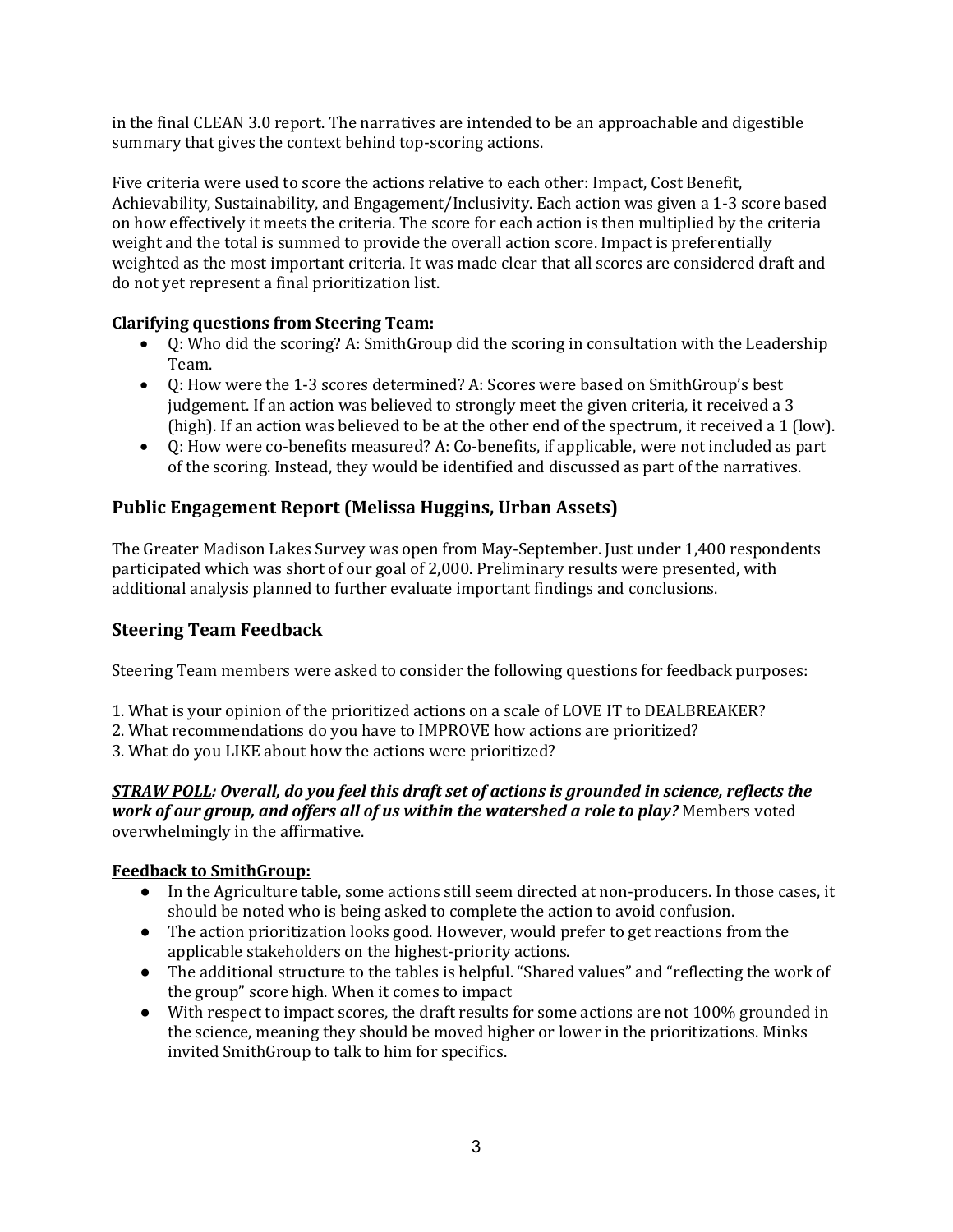- Going through this process of action prioritization is what's important. The Compact has done a great job of reaching out to people. At the end of the day, the relative rankings are what is important in helping with implementation and applying for grants.
- Additional feedback from the stakeholders asked to complete the actions would be good.
- What actions are proposed to get completed through voluntary measures vs. regulatory means? Which apply to individuals vs. groups? It is sometimes hard to answer these questions by looking at the action listings alone. Great work overall though!
- There seems to be a disconnect. Where is our BIG idea? Also, the Steering Team could be more involved in the prioritization process. It is not entirely clear why some of these actions were awarded the ranks they received.
- The survey findings should prove useful for developing messaging strategies. How are the survey results going to be incorporated into the plan? What statistics are being used?
- Great job of being systematic. Even though there is a lot of subjectivity in doing the scoring, it offers useful information for making relative-importance distinctions within each stakeholder table.
- Disagree that the Steering Team needs to be involved in the scoring. It was important for SmithGroup to help the larger group prioritize and make the action lists more accessible. Love how we took a big amorphous issue and broke it down into small bites, making it easier for everyone to do their part. Nice work!
- The P-Loading Subgroup should take a close look at this scoring and weighting, especially related to impact and cost benefit. The cost-benefit and achievable criteria seem very similar. Consequently, it tends to overweight cost considerations. We may need another prioritization of the actions that spans all five stakeholder categories.
- $\bullet$  Excited by the presentation of this material and the fact that it is not nearly as overwhelming. There will need to be support for people implementing this at different levels. Happy to see the prioritization done by the experts with experience. Suggest removing abbreviations and acronyms from the action descriptions, and especially from the highest-priority actions.
- This is a great start. There needs to be a sensitivity analysis done on the scoring. Agree that experts in these fields should be given the opportunity to provide feedback. May need some more vetting.
- For messaging plan recommendations, the co-benefits associated with certain actions will be very important to note in the narratives. If actions we recommend also help with flooding, carbon sequestration, or pollinator habitat, we'll get more support from municipalities and other groups.
- Agree with the idea of SmithGroup working with the P-Loading Subgroup to review the actions and prioritizations. Also agree that the bold idea is still missing. Finally, if we do all these things, where does that move the dial? What level of participation or completion is needed to get different levels of impact?
- POST-MEETING FEEDBACK:
	- $\circ$  Underwhelmed by the top five actions in the Ag table. The "100% nutrient management plans" and "runoff retention" actions make sense as high priorities, but the two about "participating in producer-led groups" and "engaging producers in problem solving around P loading" are fluff. Higher-priority actions would be the winter manure-collection pilot (which is actually a Government supporting action), or any direct action that would actually reduce the spreading of raw manure on ag fields, especially during frozen ground conditions. This includes the building of more manure digesters and other manure-processing facilities which will help get the watershed phosphorus budget to balance. Another higher-priority action is to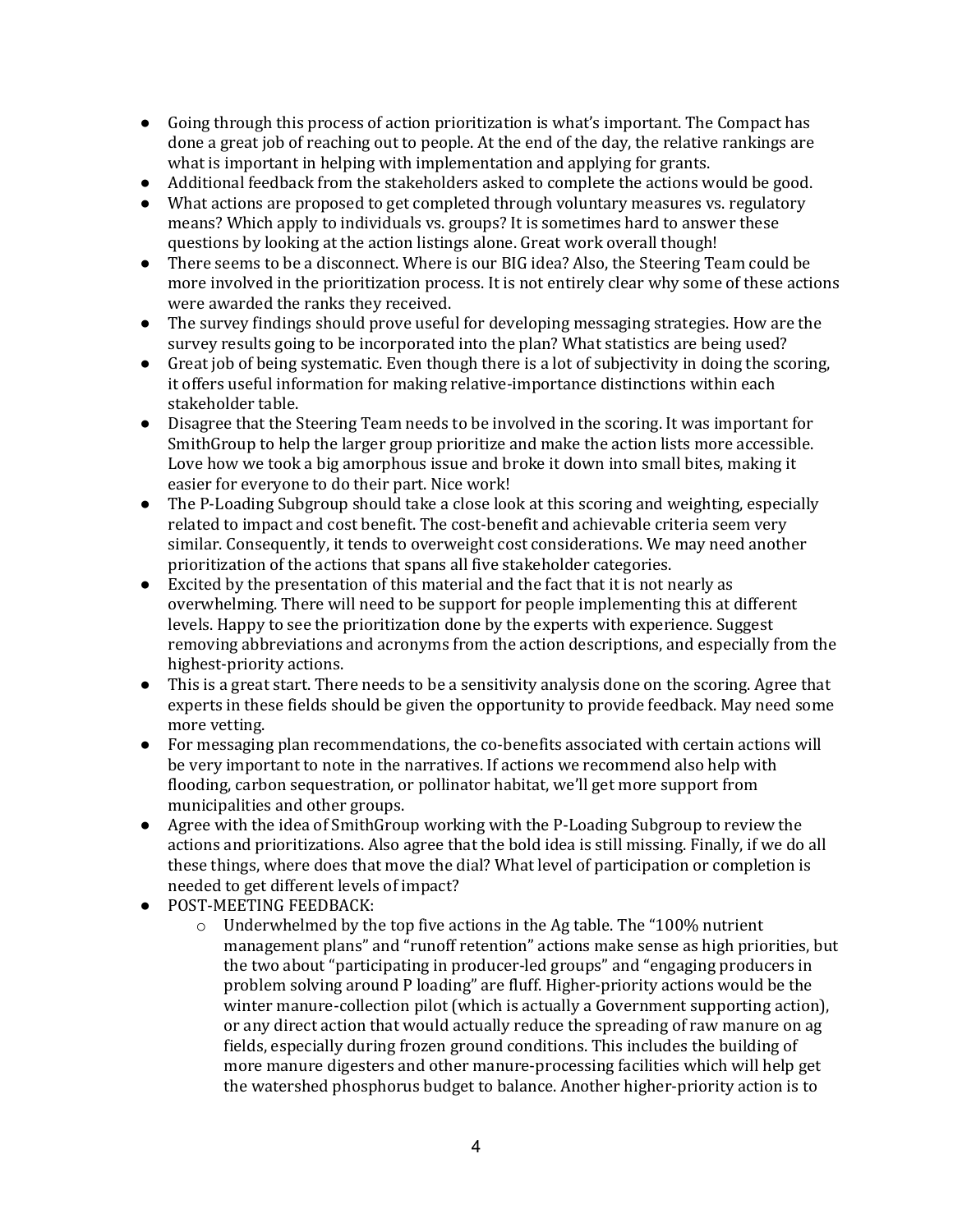target practices to hot spots, like those areas that are the most hydrologically connected to the lakes.

- $\circ$  If the top 5 Ag actions as currently listed are the result of the Steering Team retreat last month, then the process was flawed. Those actions do not represent an advancement of CLEAN 2.0. The science from the P-Loading Subgroup tells us that 54% of the runoff P is delivered during Jan-Mar events, and that it is linked to the spreading of raw manure (confirmed by 84% of the annual NH4 runoff loading occurring during these 3 months). This is the gorilla in the room that needs to be directly addressed with aggressive actions.
- $\circ$  Co-benefits should somehow be addressed as part of the action prioritizations. In addition, it appears that some "impact" assessments are elevating certain actions to higher positions in the tables than warranted.
- $\circ$  On the Residential table, why is the septic systems testing action considered a high priority? Most watershed residents are on a sewerage system and not individual septics, and not many of those septic systems are likely to be failing.
- $\circ$  On the Residential/Commercial and Parks/Open Space tables, why is minimizing the use of phosphorus-based lawn fertilizers ranked so high when their use is already restricted by law? Did J say this is mainly aimed at developers for first-time lawn creation? If so, let's restrict it to the Builders & Developers table. (If the overuse of these fertilizers is a known problem despite the current ban, then it is ok to include as a higher-priority item.)
- $\circ$  On the Builders/Developers table, the second action item about restricting runoff should be the number one priority. However, because of State limits, can we even do it? Perhaps it should be reworded to add at the beginning "Work to eliminate State barriers to and...."
- $\circ$  On the Government table, we have regulatory issues with setting guidelines for public shoreline development in that it is regulated by State and County governments. If we can get around that regulatory barrier, then it could be a priority. But strict guidelines are already in place, and we probably would not want to go stricter. Seems like it is a priority that has already been accomplished and we need to move it way down the list.

#### **SmithGroup/Urban Assets Responses:**

- $\bullet$  Neglected to mention that it is our intention to share this prioritization with the P-Loading Subgroup after our discussion today.
- We tried to score each action independently depending on how well it would meet each independent criterion. The actions were not scored/ranked across all five stakeholder tables, although that exercise could be done. Would now prefer to discuss with the Leadership Team how best to address your feedback.
- Survey responses can be used to better understand outreach and messaging needs. For example, everyone can pick up pet waste, so how can outreach more effectively target and influence those who are not currently picking up after their pets?
- We still have responses to some open-ended questions in the survey that have not been fully analyzed. Once analyzed, those findings will be included in the final report.

#### **Themes from round robin & post-meeting feedback:**

 $\bullet$  Where is the big idea that is going to result in the big, transformative change we need? These ideas could include new or better ways to process manure or pay for practices.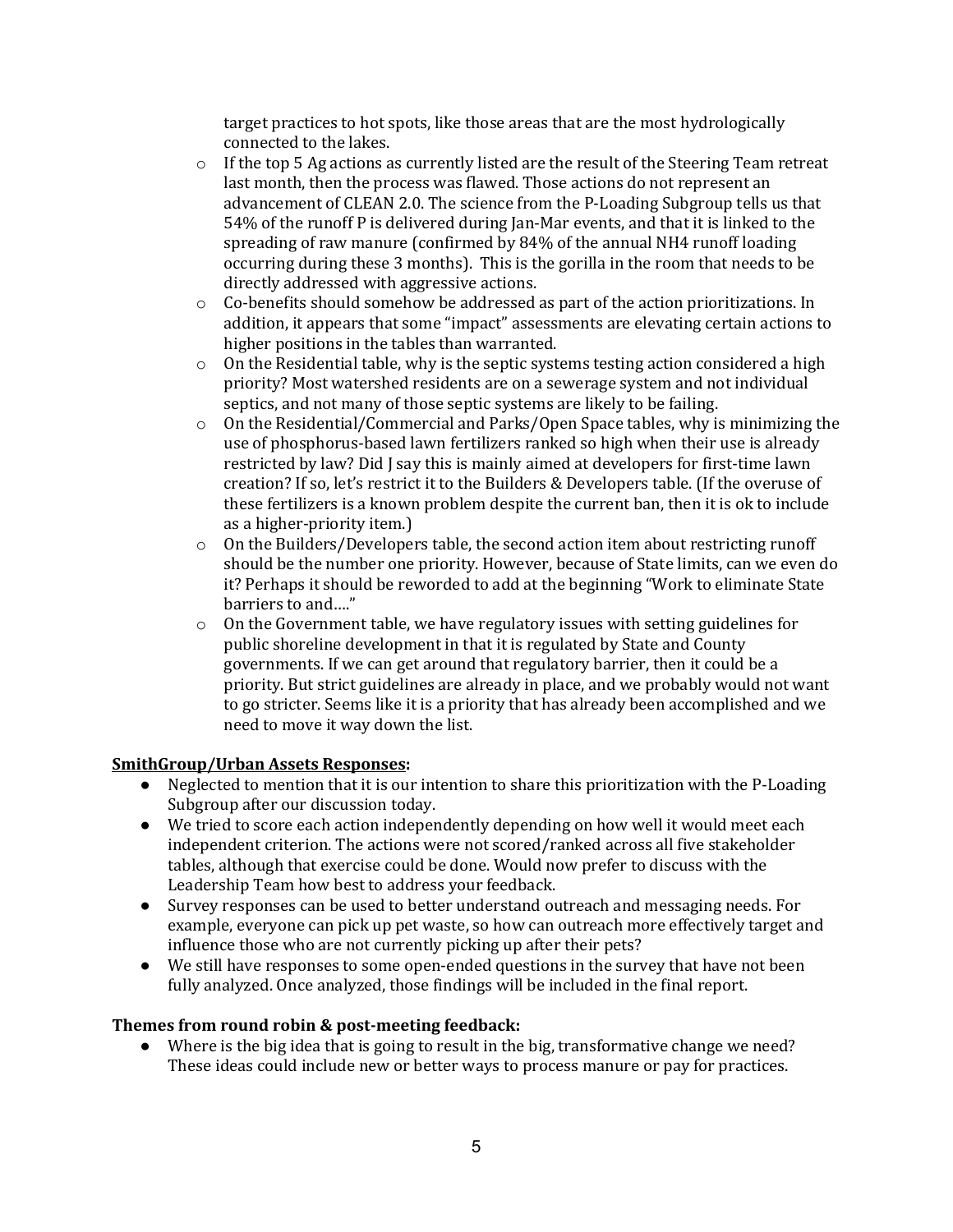- Degree of potential impact should be vetted by the P-Loading Subgroup, and with consideration given to likely co-benefits that would broaden the appeal of actions. Adding co-benefits as a weighted criterion could also be useful.
- Some of the actions would benefit from having more detailed explanations and guidance behind them.
- Another layer of feedback involving the affected stakeholders would be beneficial.
- Manure-related actions warrant being at the top of any prioritization list, and especially in relation to the Ag and Government tables.
- Getting materials earlier from SmithGroup would help the review and feedback process. Some members expressed interest in playing a larger role in the prioritizations.

### **Reminders & action requests:**

- You don't need to agree on the exact rankings. You do need to agree with what your organization can live with as a whole package.
- The expectation is that a draft report will be made available at the end of the month that we can review together.
- If you have additional feedback, please be sure to email it to Dearlove by close of business hours on Monday.

# **Close**

Summary highlights were presented by a spokesperson from each table. Meeting adjourned at 11:00 a.m. The Steering Team will next meet via Zoom on November 12th.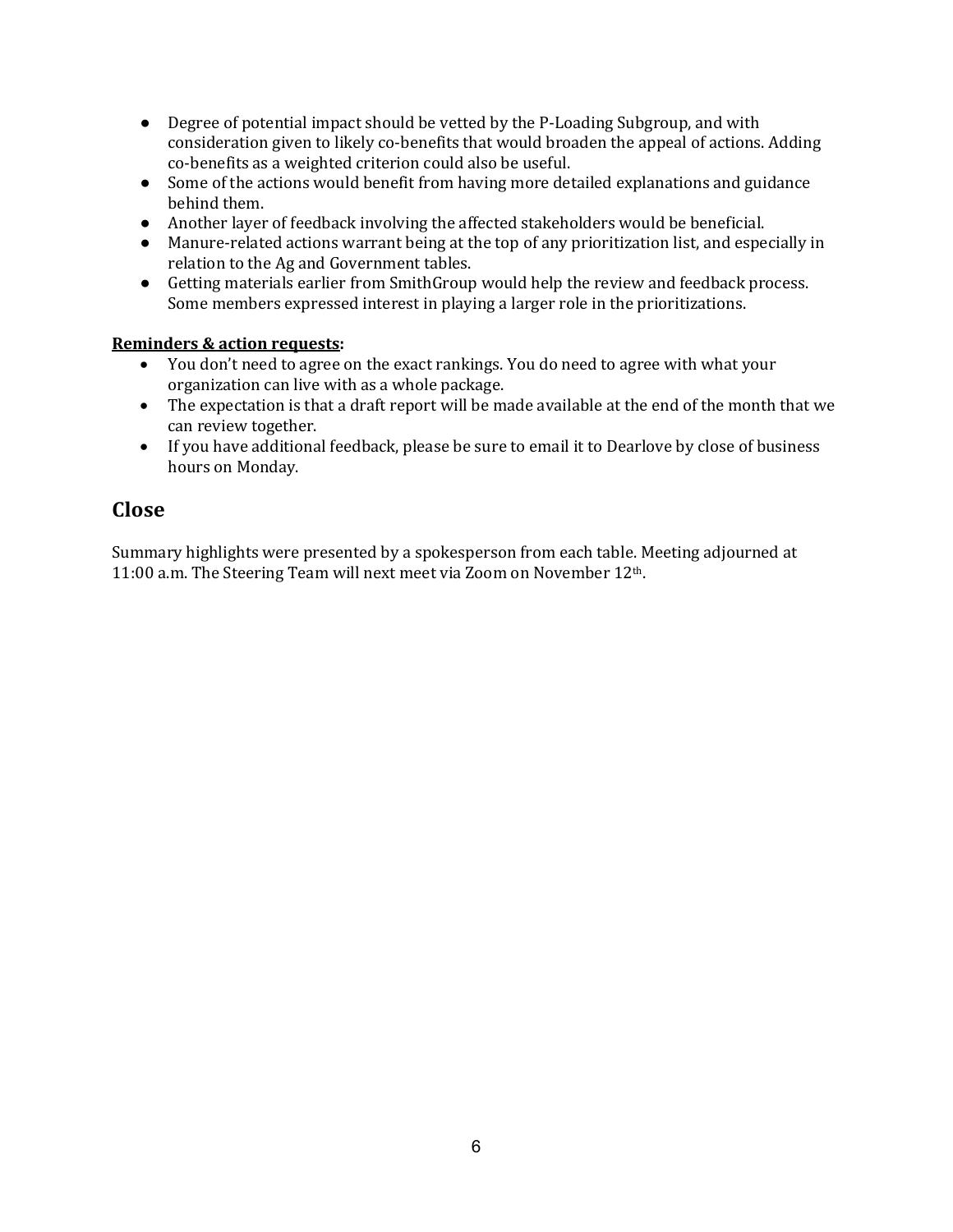# **SUMMARY NOTES Yahara CLEAN Compact Executive Committee Friday, October 08, 2021 10:10-11:10 A.M. Zoom Meeting**

# **Attendance**

Present: Paul Dearlove, Luke Wynn, Alison Lebwohl (facilitator), Coreen Fallat, Kyle Minks, Mark Riedel, Missy Nergard, James Tye, Allison Elli, Mellissa Huggins, J Blue

# **Anticipated Outcomes**

- Shared understanding of Steering Team response to draft prioritized action tables
- Shared, detailed understanding of Compact plan components, timing, owners & progress
- Decision on final punch list (deliverables  $&$  timing) for SmithGroup to satisfy contract obligations

# **Welcome and Check In (Chaired by Missy Nergard, UW-Madison)**

Meeting was convened at 10:10 a.m. *No approval of summary notes necessary as the last Compact meeting was a feedback workshop with the full Steering Team.* 

## **Timeline**

- Today: Confirm final deliverables for SmithGroup to meet its contract obligations
- November 12th: Check in on our expectations for a December vote on the plan; acceptance of metrics and progress-tracking method; talk about what we want this group to look like in 2022 and beyond
- December 10th: Exec is scheduled to vote on the plan

## **Financials**

The latest income-expense report was shared. Tye explained that the financials reflect the available resources and expenses related to finishing the plan-creation phase. Doing any wordsmithing and packaging the plan so it can be effectively communicated to specific audiences and to the larger community fall outside our present budget. To execute this next phase of work, do we consider shifting to a committee structure that will allow for continued coordination among Compact members? Additionally, how do we continue to fund the Compact's work? Exec members were asked to consider these questions as we move forward. Following the completion of CLEAN 2.0, Clean Lakes Alliance hosted a monthly gathering of implementation partners called the Committee on Strategic Implementation.

## **Agenda Overview**

- Brief check-in on Steering Team discussion
- SmithGroup walk-through of plan components with discussion
- Brief closed session vote on punch list for SmithGroup to meet all contractual requirements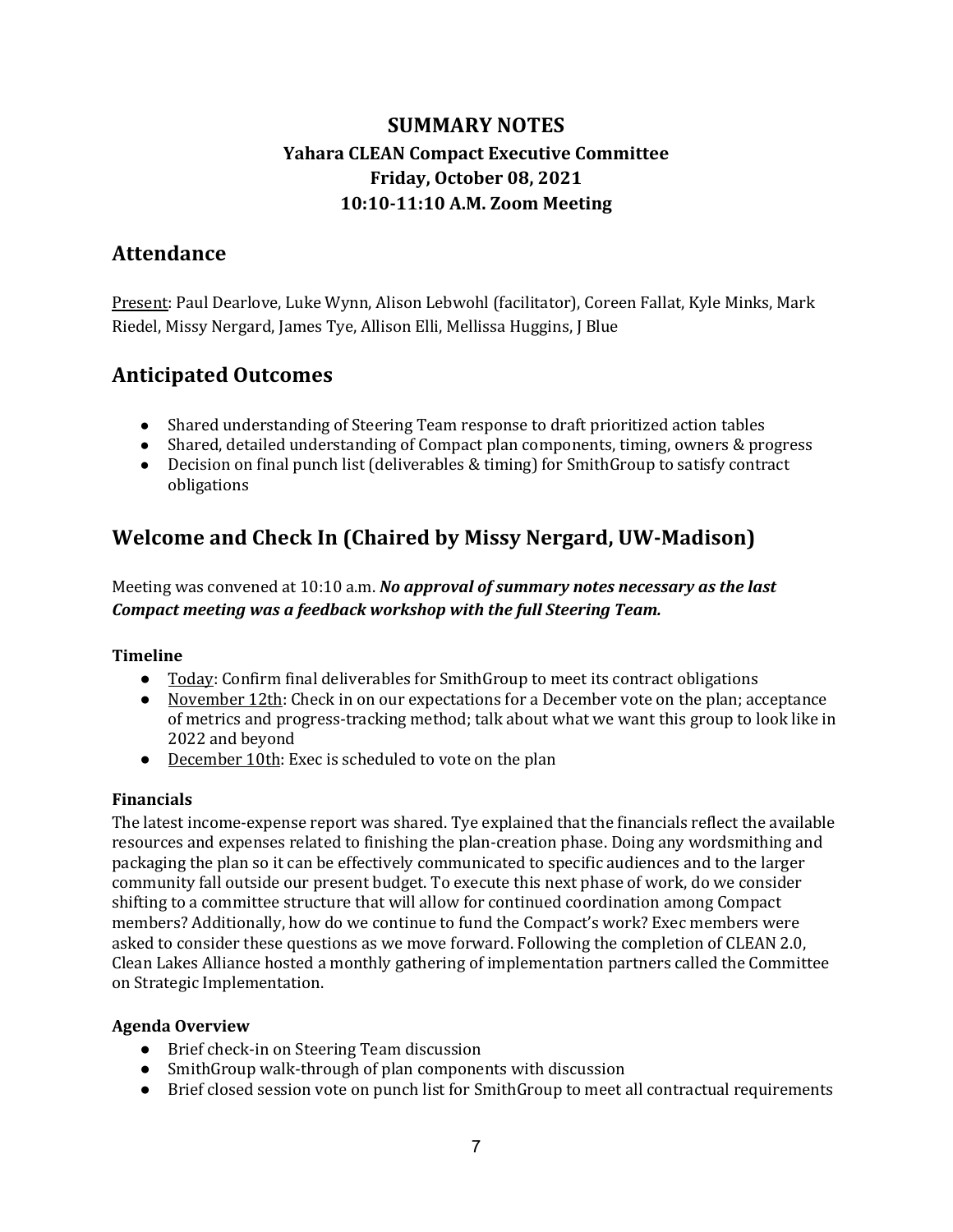# **Reflections on Steering Team Discussion**

### **Open Discussion**

- Comments from the Steering Team were not unexpected and typical for this type of planning effort. There is always the *potential* for a group to feel so strongly about something that they want to drastically change the way actions are prioritized.
- The comments we received about bringing recommended actions to agricultural stakeholders was a good idea and is likely something that needs to happen.
	- $\circ$  Tye and Dearlove are working with Katie Hepler to develop an approach for reaching back out to Yahara Pride Farms and other agriculture groups. Hepler has agreed to act as a communication lead beginning with YPF. YPF had previously requested that we come to them when draft recommendations were ready for consideration and input. They had previously made it clear that they do not want to be involved in the actual process of coming up with those actions. This could also be a good time for Clean Lakes Alliance to re-engage with its *Resilient Landscapes* partners to get additional feedback (Olbrich Botanical Gardens, Madison Audubon Society, UW-Arboretum, etc.).
	- $\circ$  J Blue: We plan to share our outcomes with ag consultant Michael Tiborius. He is currently looking at the action prioritizations. The issue with trying to expand beyond the Steering Team for additional feedback is the time factor. Feel ok about circling back to members of our group, but not with going back to get more input from people already interviewed. The Steering Team is already reflective of the different stakeholder groups. Trying to keep the process moving is now a priority.
	- $\circ$  Agree with J except when it comes to the Ag stakeholder group. The language we are proposing to use in the plan needs to be seen by producers. The top 5 Ag actions as they are currently written may not be well received by farmers.
	- $\circ$  Ag action language or accompanying narratives should attempt to appeal to a farmer's interests, such as positive impacts to operations and soil-health goals.
	- $\circ$  J Blue: In reference to Steering Team comments about the intended audience for agspecific actions, we tried to fold in as many comments as possible. They represent a mix of actions directed at both agricultural producers and governmental supporting entities. The Leadership Team will need to decide the ultimate consumer or target audience of the Ag table. Is the table going to be JUST for producers, or also NGOs and Government-supporting entities?
	- $\circ$  Led by Hepler, we will proceed with reaching out to request a meeting with Yahara Pride Farms. We can assume that the timing of a meeting will be determined by YPF and may not align with deadlines for SmithGroup. Meanwhile, SmithGroup is advised to meet with Diebel and the P-Loading Subgroup to address any unanswered questions related to action impacts, prioritizations, and tracking metrics.

**Action Item:** SmithGroup will work with Dearlove, the Leadership Team, and the P-Loading **Subgroup to address its questions and make any needed decisions.** Dearlove asked that J Blue reach out directly to Matt Diebel and the P-Loading Subgroup so he can get what he needs in the most time-efficient manner possible.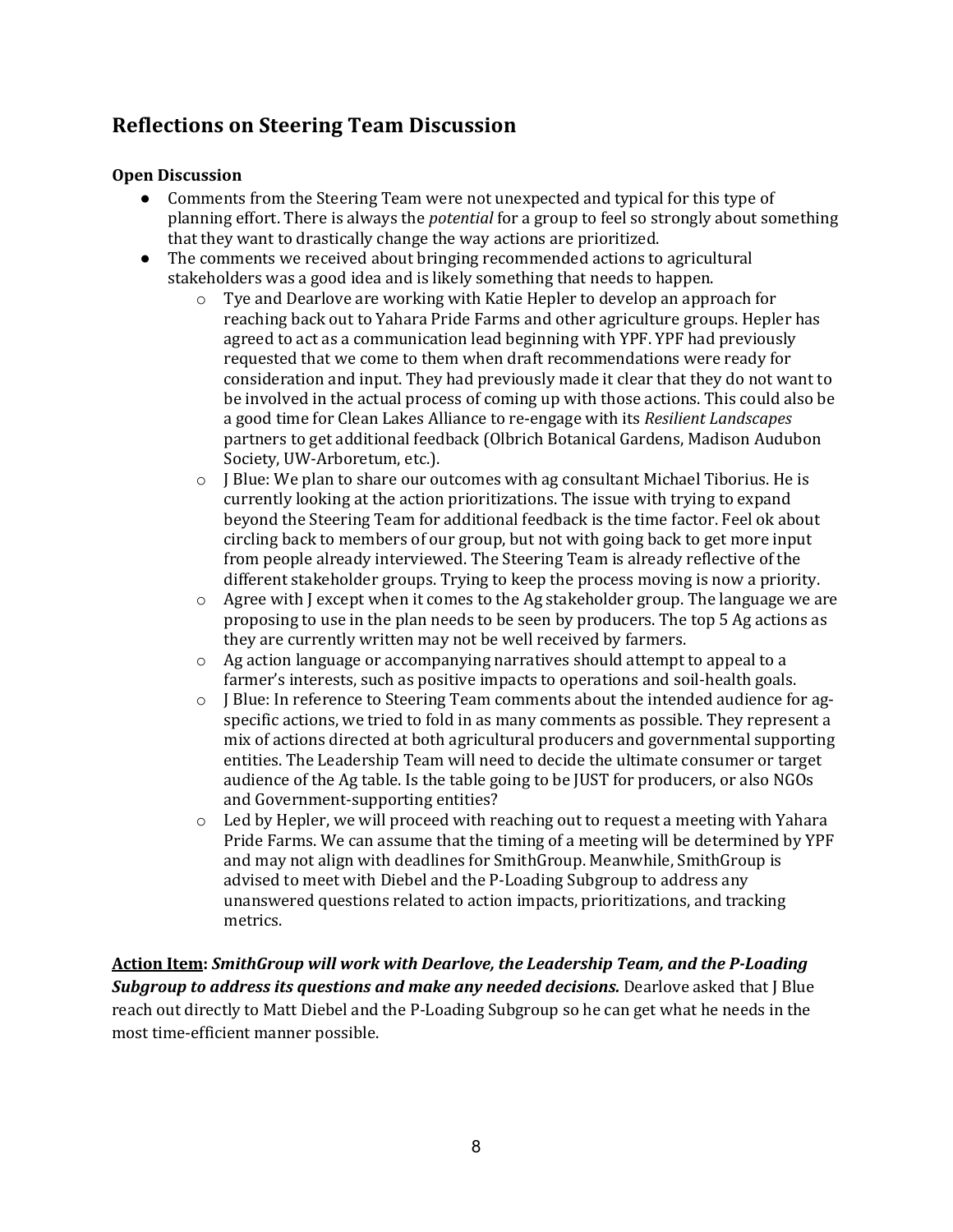#### **SmithGroup Contract (Open Discussion)**

- I Blue: Our intent is to turn in a draft by the end of the month, barring some incomplete sections like the State of the Science chapter. SmithGroup is currently working with Urban Assets to analyze and incorporate findings from the community survey. A meeting with Dearlove is planned for next week to address any lingering questions, especially as they relate to the wording, structure, and any prioritization adjustments of the action tables. SmithGroup is also currently writing the action table narratives and feels confident about the direction they are heading.
- There seems to be ongoing confusion regarding what falls under the P-Loading Subgroup's charge vs. SmithGroup's responsibility under the contract. For example, how the potential impact of the different actions will be quantified, tracked, and reported is one of the biggest remaining questions that this plan should be addressing, and particularly with respect to our highest-priority actions. SmithGroup is urged to ensure that this critical plan component is being addressed.
- J Blue: Our scope does not include modeling. The intent is to lean into the P-Loading Subgroup to get its direction on this point. We have and will continue to work closely with Diebel on tackling this aspect of the report.

### **SmithGroup Contract (Closed Discussion Outcomes)**

Question to Exec: Based on what you have seen and heard today, do you feel sufficiently comfortable with allowing SmithGroup to continue in its current direction, and to revisit contractdeliverable performance once a draft plan is provided and can be reviewed?

Committee members noted that they do not have a complete punch list from SmithGroup on all the different plan-content expectations, and that it cannot vote on something it has yet to see. The draft report will serve as that punch list. Recommendation is to revisit contract expectations once a draft plan is delivered by the end of the month. At that time, the Executive Committee will have a good accounting of what is included and what might be missing. This will be added to the November 12th Executive Committee meeting agenda. On a side note, Diebel was recognized for all his work on behalf of the Compact in drafting the State of the Science chapter. He has shared an early draft that demonstrates significant progress.

Comments for SmithGroup:

- 1. Agricultural action recommendations and related narratives will be most effective if they speak to the interests and concerns of producers (i.e., actions that speak to being farmerled, promote good soil health, provide co-benefits, etc.).
- 2. Currently, it is not clear how diverse agricultural voices are reflected in the action recommendations. This should be explained in the plan. It currently appears that only the Steering Team has provided feedback on ag actions to-date. Knowing how action deliverables were shaped by the agricultural outreach performed by Michael Tiborius will be important.

**Action Item**: Minks, Hepler, Fallat, Dearlove and Riedel will find a time to meet to wordsmith language in the ag table actions before it gets shared with Yahara Pride Farms for input. This group will also develop and implement an approach for communicating with YPF leadership. Proposed changes will be communicated to SmithGroup prior to sharing related action tables.